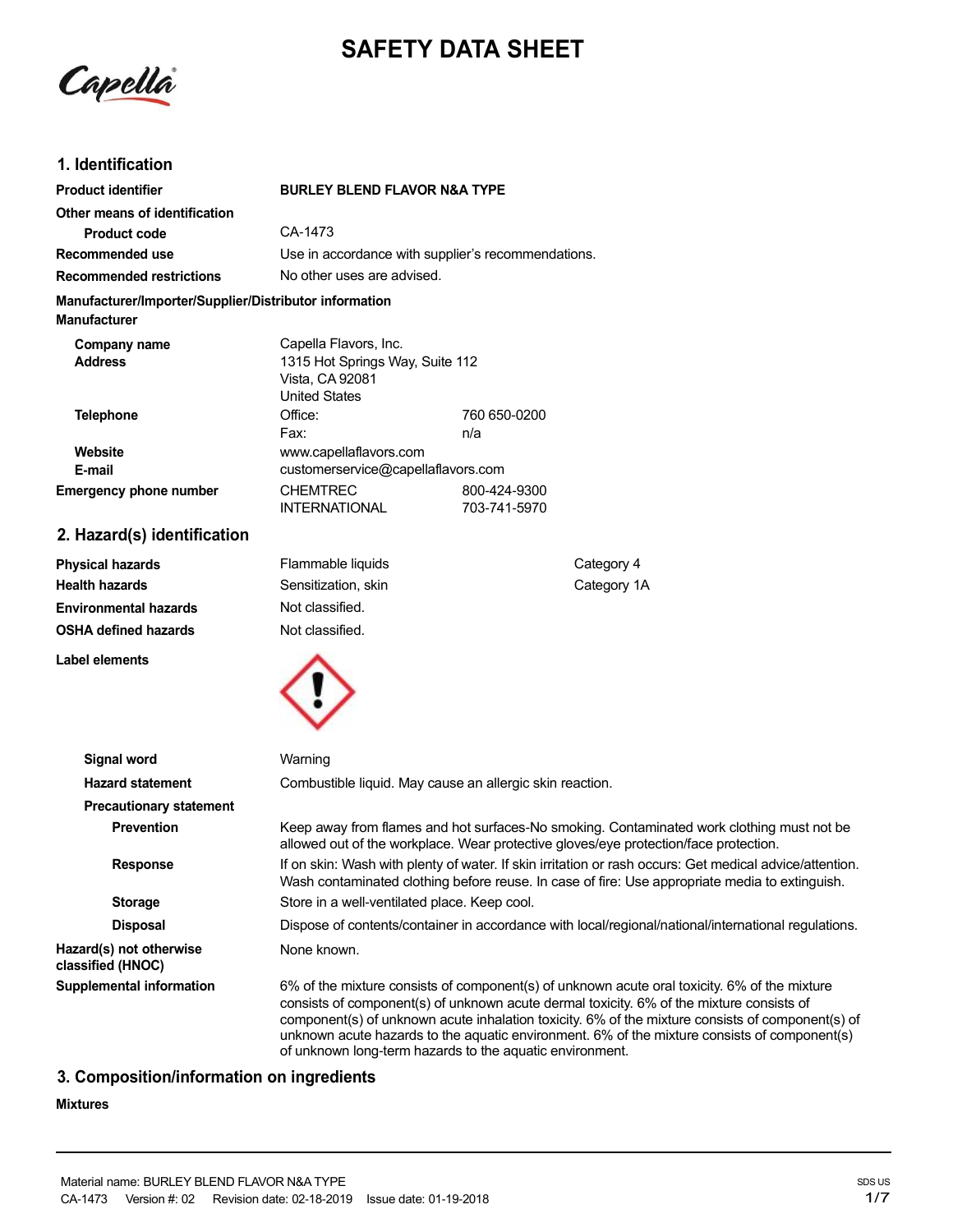| Chemical name                              | Common name and synonyms | <b>CAS number</b> | %          |  |
|--------------------------------------------|--------------------------|-------------------|------------|--|
| PROPYLENE GLYCOL<br><b>NOM</b><br>NFI      |                          | 57-55-6           | $80 - 90$  |  |
| #38<br><b>BENZYL ALCOHOL</b><br>NOM NFI    |                          | $100 - 51 - 6$    | $3 - 5$    |  |
| ETHYL ALCOHOL 190 PROOF<br>CANE IP NON GMO | <b>ETHYLALCOHOL</b>      | 64-17-5           | $3 - 5$    |  |
| DAMASCENONE TOTAL<br>#186                  |                          | 23696-85-7        | ${}_{0.2}$ |  |
| Other components below reportable levels   |                          |                   | $5 - 510$  |  |

\*Designates that a specific chemical identity and/or percentage of composition has been withheld as a trade secret.

#### **4. First-aid measures**

| <b>Inhalation</b>                                                            | Move to fresh air. Call a physician if symptoms develop or persist.                                                                                                                 |
|------------------------------------------------------------------------------|-------------------------------------------------------------------------------------------------------------------------------------------------------------------------------------|
| <b>Skin contact</b>                                                          | Remove contaminated clothing immediately and wash skin with soap and water. In case of<br>eczema or other skin disorders: Seek medical attention and take along these instructions. |
| Eye contact                                                                  | Rinse with water. Get medical attention if irritation develops and persists.                                                                                                        |
| Ingestion                                                                    | Rinse mouth. Get medical attention if symptoms occur.                                                                                                                               |
| <b>Most important</b><br>symptoms/effects, acute and<br>delayed              | Direct contact with eyes may cause temporary irritation. May cause an allergic skin reaction.<br>Dermatitis, Rash.                                                                  |
| Indication of immediate<br>medical attention and special<br>treatment needed | Provide general supportive measures and treat symptomatically. Keep victim under observation.<br>Symptoms may be delayed.                                                           |
| <b>General information</b>                                                   | Ensure that medical personnel are aware of the material(s) involved, and take precautions to<br>protect themselves. Wash contaminated clothing before reuse.                        |
| 5. Fire-fighting measures                                                    |                                                                                                                                                                                     |
| Suitable extinguishing media                                                 | Water fog. Alcohol resistant foam. Dry chemical powder. Carbon dioxide (CO2).                                                                                                       |
| Unsuitable extinguishing<br>media                                            | Do not use water jet as an extinguisher, as this will spread the fire.                                                                                                              |
| Specific hazards arising from                                                | The product is combustible, and heating may generate vapors which may form explosive vapor/air                                                                                      |

mixtures. During fire, gases hazardous to health may be formed.

Self-contained breathing apparatus and full protective clothing must be worn in case of fire.

Use standard firefighting procedures and consider the hazards of other involved materials.

In case of fire and/or explosion do not breathe fumes. Move containers from fire area if you can do

**the chemical Special protective equipment and precautions for firefighters Fire fighting equipment/instructions Specific methods General fire hazards**

#### **6. Accidental release measures**

| Personal precautions,<br>protective equipment and<br>emergency procedures | Keep unnecessary personnel away. Keep people away from and upwind of spill/leak. Eliminate all<br>ignition sources (no smoking, flares, sparks, or flames in immediate area). Wear appropriate<br>protective equipment and clothing during clean-up. Avoid breathing mist/vapors. Do not touch<br>damaged containers or spilled material unless wearing appropriate protective clothing. Ensure<br>adequate ventilation. Local authorities should be advised if significant spillages cannot be<br>contained. For personal protection, see section 8 of the SDS. |
|---------------------------------------------------------------------------|------------------------------------------------------------------------------------------------------------------------------------------------------------------------------------------------------------------------------------------------------------------------------------------------------------------------------------------------------------------------------------------------------------------------------------------------------------------------------------------------------------------------------------------------------------------|
| Methods and materials for<br>containment and cleaning up                  | Use water spray to reduce vapors or divert vapor cloud drift. Eliminate all ignition sources (no<br>smoking, flares, sparks, or flames in immediate area). Keep combustibles (wood, paper, oil, etc.)<br>away from spilled material.                                                                                                                                                                                                                                                                                                                             |
|                                                                           | Large Spills: Stop the flow of material, if this is without risk. Dike the spilled material, where this is<br>possible. Use a non-combustible material like vermiculite, sand or earth to soak up the product<br>and place into a container for later disposal. Following product recovery, flush area with water.                                                                                                                                                                                                                                               |
|                                                                           | Small Spills: Absorb with earth, sand or other non-combustible material and transfer to containers<br>for later disposal. Wipe up with absorbent material (e.g. cloth, fleece). Clean surface thoroughly to<br>remove residual contamination.                                                                                                                                                                                                                                                                                                                    |
| <b>Environmental precautions</b>                                          | Never return spills to original containers for re-use. For waste disposal, see section 13 of the SDS.<br>Avoid discharge into drains, water courses or onto the ground.                                                                                                                                                                                                                                                                                                                                                                                          |

so without risk.

Combustible liquid.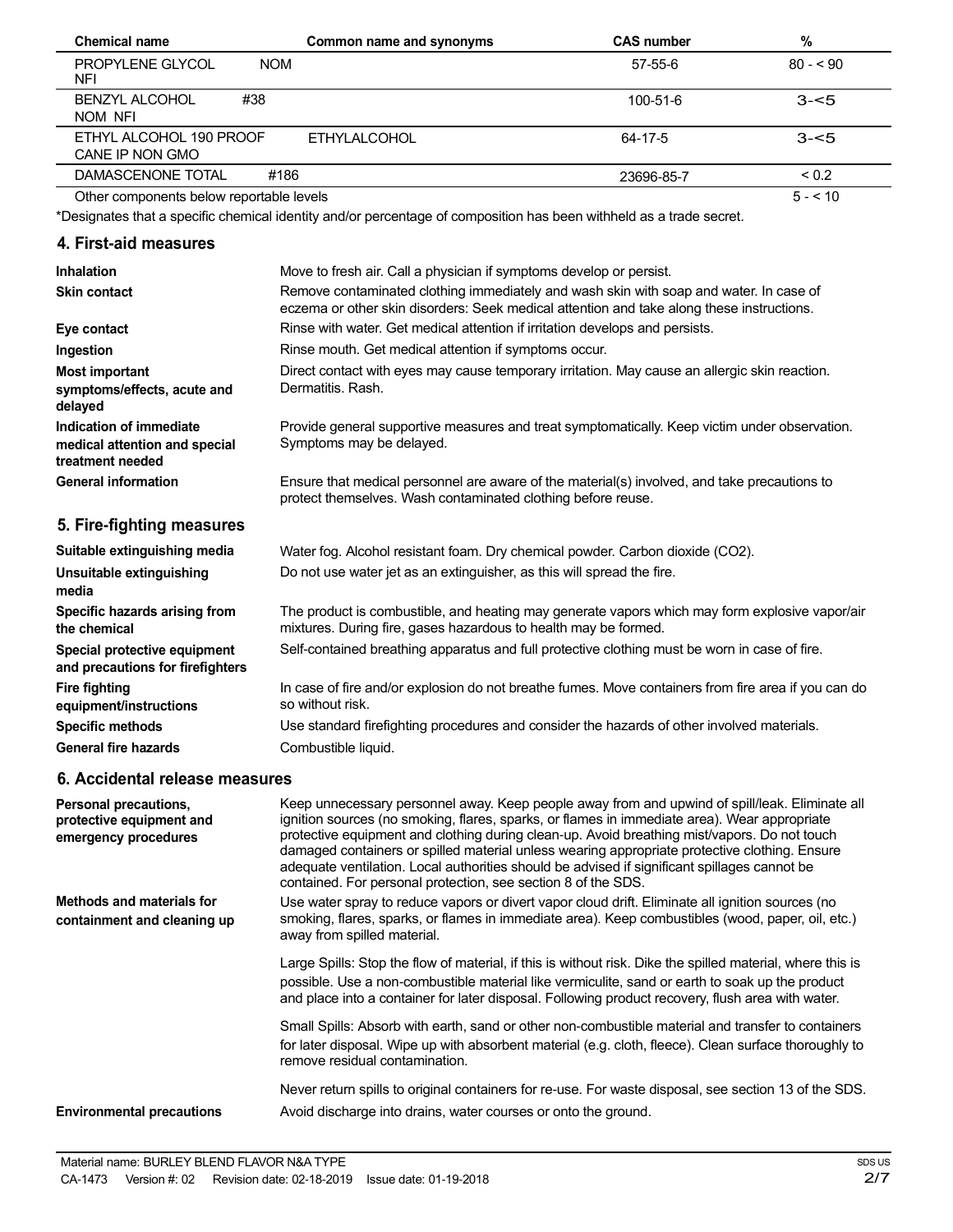## **7. Handling and storage Precautions for safe handling**

Keep away from open flames, hot surfaces and sources of ignition. When using do not smoke. Avoid breathing mist/vapors. Avoid contact with eyes, skin, and clothing. Avoid prolonged exposure. Provide adequate ventilation. Wear appropriate personal protective equipment. Observe good industrial hygiene practices.

**Conditions for safe storage, including any incompatibilities** Keep away from heat, sparks and open flame. Store in a cool, dry place out of direct sunlight. Store in tightly closed container. Store in a well-ventilated place. Keep in an area equipped with sprinklers. Store away from incompatible materials (see Section 10 of the SDS).

### **8. Exposure controls/personal protection**

#### **Occupational exposure limits**

The following constituents are the only constituents of the product which have a PEL, TLV or other recommended exposure limit. At this time, the other constituents have no known exposure limits.

|  |  |  | US. OSHA Table Z-1 Limits for Air Contaminants (29 CFR 1910.1000) |  |  |
|--|--|--|-------------------------------------------------------------------|--|--|
|  |  |  |                                                                   |  |  |

| <b>Components</b>                                           | <b>Type</b>                                                                                                                                                                                                                                                                                                                                                        | Value        |          |
|-------------------------------------------------------------|--------------------------------------------------------------------------------------------------------------------------------------------------------------------------------------------------------------------------------------------------------------------------------------------------------------------------------------------------------------------|--------------|----------|
| ETHYL ALCOHOL 190<br>PROOF CANE IP NON<br>GMO (CAS 64-17-5) | PEL                                                                                                                                                                                                                                                                                                                                                                | 1900 mg/m3   |          |
|                                                             |                                                                                                                                                                                                                                                                                                                                                                    | 1000 ppm     |          |
| US. ACGIH Threshold Limit Values                            |                                                                                                                                                                                                                                                                                                                                                                    |              |          |
| <b>Components</b>                                           | <b>Type</b>                                                                                                                                                                                                                                                                                                                                                        | Value        |          |
| ETHYL ALCOHOL 190<br>PROOF CANE IP NON<br>GMO (CAS 64-17-5) | <b>STEL</b>                                                                                                                                                                                                                                                                                                                                                        | 1000 ppm     |          |
| US. NIOSH: Pocket Guide to Chemical Hazards                 |                                                                                                                                                                                                                                                                                                                                                                    |              |          |
| <b>Components</b>                                           | Type                                                                                                                                                                                                                                                                                                                                                               | <b>Value</b> |          |
| ETHYL ALCOHOL 190<br>PROOF CANE IP NON<br>GMO (CAS 64-17-5) | <b>TWA</b>                                                                                                                                                                                                                                                                                                                                                         | 1900 mg/m3   |          |
|                                                             |                                                                                                                                                                                                                                                                                                                                                                    | 1000 ppm     |          |
|                                                             | US. Workplace Environmental Exposure Level (WEEL) Guides                                                                                                                                                                                                                                                                                                           |              |          |
| <b>Components</b>                                           | <b>Type</b>                                                                                                                                                                                                                                                                                                                                                        | Value        | Form     |
| <b>BENZYL ALCOHOL</b><br>#38 NOM NFI (CAS<br>$100-51-6$     | <b>TWA</b>                                                                                                                                                                                                                                                                                                                                                         | 44.2 mg/m3   |          |
|                                                             |                                                                                                                                                                                                                                                                                                                                                                    | 10 ppm       |          |
| PROPYLENE GLYCOL<br>NOM NFI (CAS 57-55-6)                   | <b>TWA</b>                                                                                                                                                                                                                                                                                                                                                         | 10 mg/m3     | Aerosol. |
| <b>Biological limit values</b>                              | No biological exposure limits noted for the ingredient(s).                                                                                                                                                                                                                                                                                                         |              |          |
| Appropriate engineering<br>controls                         | Good general ventilation should be used. Ventilation rates should be matched to conditions. If<br>applicable, use process enclosures, local exhaust ventilation, or other engineering controls to<br>maintain airborne levels below recommended exposure limits. If exposure limits have not been<br>established, maintain airborne levels to an acceptable level. |              |          |
|                                                             | Individual protection measures, such as personal protective equipment                                                                                                                                                                                                                                                                                              |              |          |
| <b>Eye/face protection</b>                                  | Face shield is recommended. Wear safety glasses with side shields (or goggles).                                                                                                                                                                                                                                                                                    |              |          |
| <b>Skin protection</b>                                      |                                                                                                                                                                                                                                                                                                                                                                    |              |          |
| <b>Hand protection</b>                                      | Wear appropriate chemical resistant gloves.                                                                                                                                                                                                                                                                                                                        |              |          |
| Other                                                       | Wear appropriate chemical resistant clothing. Use of an impervious apron is recommended.                                                                                                                                                                                                                                                                           |              |          |
| <b>Respiratory protection</b>                               | If engineering controls do not maintain airborne concentrations below recommended exposure<br>limits (where applicable) or to an acceptable level (in countries where exposure limits have not<br>been established), an approved respirator must be worn.                                                                                                          |              |          |
| <b>Thermal hazards</b>                                      | Wear appropriate thermal protective clothing, when necessary.                                                                                                                                                                                                                                                                                                      |              |          |
| <b>General hygiene</b>                                      | When using do not smoke. Always observe good personal hygiene measures, such as washing                                                                                                                                                                                                                                                                            |              |          |
| considerations                                              | after handling the material and before eating, drinking, and/or smoking. Routinely wash work<br>clothing and protective equipment to remove contaminants. Contaminated work clothing should not<br>be allowed out of the workplace.                                                                                                                                |              |          |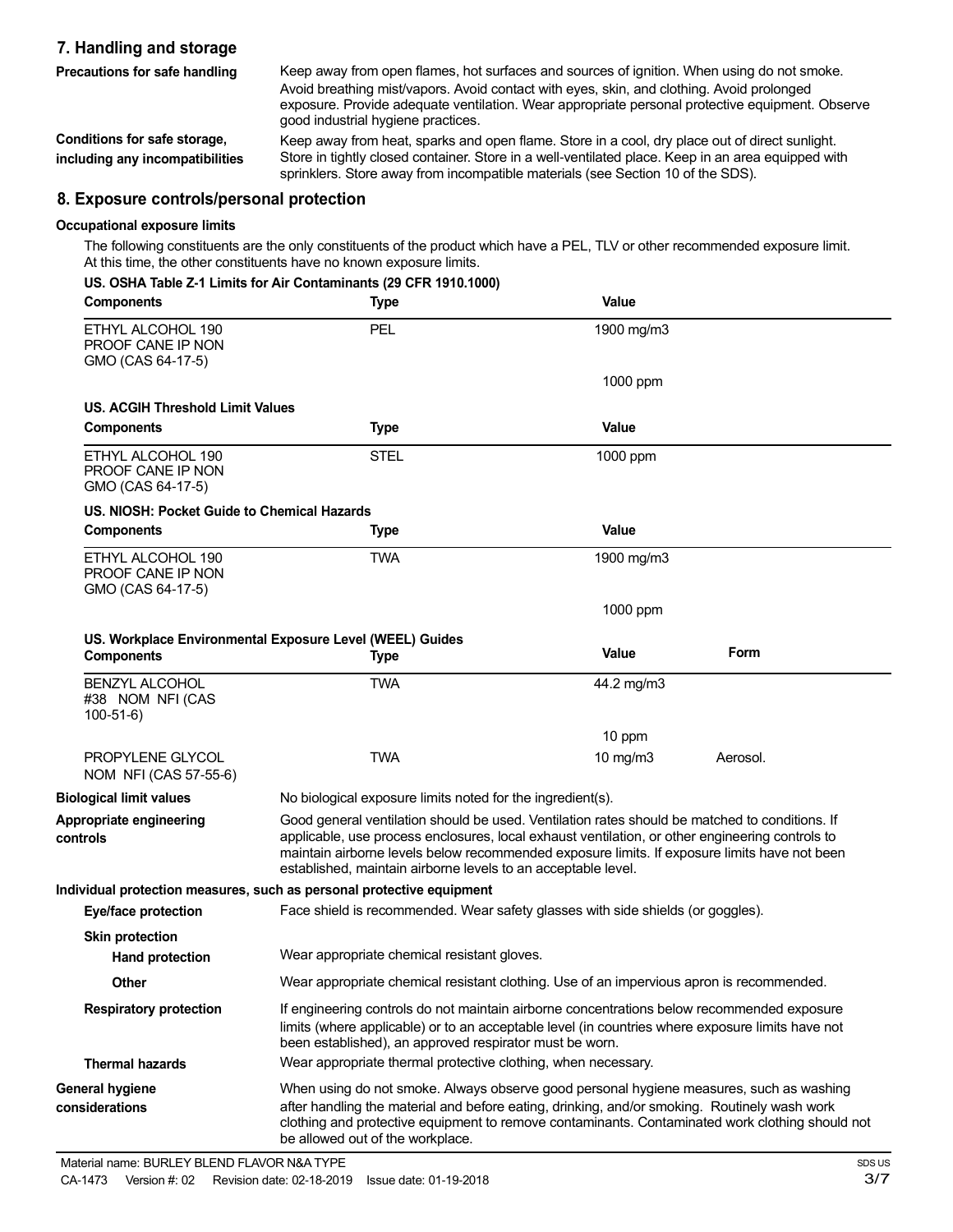## **9. Physical and chemical properties**

| Appearance                                        |                                                                                                                                                                          |
|---------------------------------------------------|--------------------------------------------------------------------------------------------------------------------------------------------------------------------------|
| <b>Physical state</b>                             | Liquid.                                                                                                                                                                  |
| <b>Form</b>                                       | Liquid.                                                                                                                                                                  |
| Color                                             | Not available.                                                                                                                                                           |
| Odor                                              | Not available.                                                                                                                                                           |
| <b>Odor threshold</b>                             | Not available.                                                                                                                                                           |
| pH                                                | Not available.                                                                                                                                                           |
| Melting point/freezing point                      | -74.2 °F (-59 °C) estimated                                                                                                                                              |
| Initial boiling point and boiling<br>range        | 370.76 °F (188.2 °C) estimated                                                                                                                                           |
| <b>Flash point</b>                                | 150.4 °F (65.8 °C) Closed Cup                                                                                                                                            |
| <b>Evaporation rate</b>                           | Not available.                                                                                                                                                           |
| Flammability (solid, gas)                         | Not applicable.                                                                                                                                                          |
| Upper/lower flammability or explosive limits      |                                                                                                                                                                          |
| <b>Flammability limit - lower</b><br>(%)          | Not available.                                                                                                                                                           |
| <b>Flammability limit - upper</b><br>(%)          | Not available.                                                                                                                                                           |
| Explosive limit - lower (%)                       | Not available.                                                                                                                                                           |
| Explosive limit - upper (%)                       | Not available.                                                                                                                                                           |
| Vapor pressure                                    | 0.17 hPa estimated                                                                                                                                                       |
| Vapor density                                     | Not available.                                                                                                                                                           |
| <b>Relative density</b>                           | Not available.                                                                                                                                                           |
| Solubility(ies)                                   |                                                                                                                                                                          |
| Solubility (water)                                | Not available.                                                                                                                                                           |
| <b>Partition coefficient</b><br>(n-octanol/water) | Not available.                                                                                                                                                           |
| Auto-ignition temperature                         | 700 °F (371.11 °C) estimated                                                                                                                                             |
| <b>Decomposition temperature</b>                  | Not available.                                                                                                                                                           |
| <b>Viscosity</b>                                  | Not available.                                                                                                                                                           |
| <b>Other information</b>                          |                                                                                                                                                                          |
| <b>Explosive properties</b>                       | Not explosive.                                                                                                                                                           |
| <b>Flammability class</b>                         | Combustible IIIA estimated                                                                                                                                               |
| <b>Oxidizing properties</b>                       | Not oxidizing.                                                                                                                                                           |
| <b>Refractive index</b>                           | 1.4136 - 1.4436                                                                                                                                                          |
| <b>Specific gravity</b>                           | $1.01 - 1.04$                                                                                                                                                            |
| 10. Stability and reactivity                      |                                                                                                                                                                          |
| <b>Reactivity</b>                                 | The product is stable and non-reactive under normal conditions of use, storage and transport.                                                                            |
| <b>Chemical stability</b>                         | Material is stable under normal conditions.                                                                                                                              |
| <b>Possibility of hazardous</b><br>reactions      | No dangerous reaction known under conditions of normal use.                                                                                                              |
| <b>Conditions to avoid</b>                        | Keep away from heat, hot surfaces, sparks, open flames and other ignition sources. Avoid<br>temperatures exceeding the flash point. Contact with incompatible materials. |
| Incompatible materials                            | Strong oxidizing agents.                                                                                                                                                 |
| <b>Hazardous decomposition</b><br>products        | No hazardous decomposition products are known.                                                                                                                           |
| 11. Toxicological information                     |                                                                                                                                                                          |

## **Information on likely routes of exposure**

**Inhalation** Prolonged inhalation may be harmful.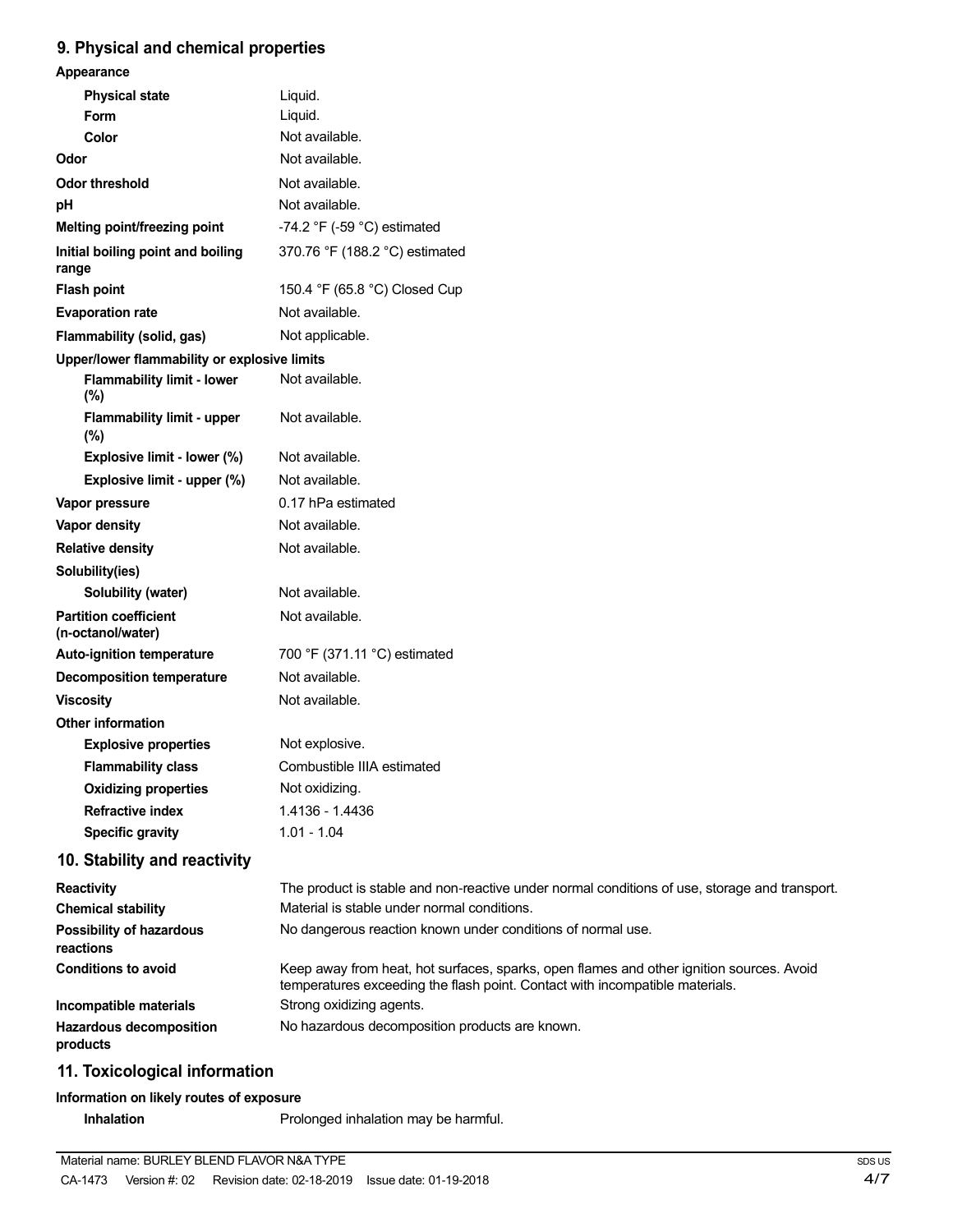| <b>Skin contact</b>                                                                                                                                                           | May cause an allergic skin reaction.                                                                                                                                                                  |                     |  |
|-------------------------------------------------------------------------------------------------------------------------------------------------------------------------------|-------------------------------------------------------------------------------------------------------------------------------------------------------------------------------------------------------|---------------------|--|
| Eye contact                                                                                                                                                                   | Direct contact with eyes may cause temporary irritation.                                                                                                                                              |                     |  |
| Ingestion                                                                                                                                                                     | Expected to be a low ingestion hazard.                                                                                                                                                                |                     |  |
| Symptoms related to the<br>physical, chemical and<br>toxicological characteristics                                                                                            | May cause an allergic skin reaction. Dermatitis. Rash.                                                                                                                                                |                     |  |
| Information on toxicological effects                                                                                                                                          |                                                                                                                                                                                                       |                     |  |
| <b>Acute toxicity</b>                                                                                                                                                         | Not known.                                                                                                                                                                                            |                     |  |
| <b>Components</b>                                                                                                                                                             | <b>Species</b>                                                                                                                                                                                        | <b>Test Results</b> |  |
| <b>BENZYL ALCOHOL</b><br>#38                                                                                                                                                  | NOM NFI (CAS 100-51-6)                                                                                                                                                                                |                     |  |
| <u>Acute</u>                                                                                                                                                                  |                                                                                                                                                                                                       |                     |  |
| Oral                                                                                                                                                                          |                                                                                                                                                                                                       |                     |  |
| LD50                                                                                                                                                                          | Rat                                                                                                                                                                                                   | 1230 - 3100 mg/kg   |  |
| <b>Skin corrosion/irritation</b>                                                                                                                                              | Prolonged skin contact may cause temporary irritation.                                                                                                                                                |                     |  |
| Serious eye damage/eye<br><i>irritation</i>                                                                                                                                   | Direct contact with eyes may cause temporary irritation.                                                                                                                                              |                     |  |
| Respiratory or skin sensitization                                                                                                                                             |                                                                                                                                                                                                       |                     |  |
| <b>Respiratory sensitization</b>                                                                                                                                              | Not a respiratory sensitizer.                                                                                                                                                                         |                     |  |
| <b>Skin sensitization</b>                                                                                                                                                     | May cause an allergic skin reaction.                                                                                                                                                                  |                     |  |
| Germ cell mutagenicity                                                                                                                                                        | No data available to indicate product or any components present at greater than 0.1% are<br>mutagenic or genotoxic.                                                                                   |                     |  |
| Carcinogenicity                                                                                                                                                               | Not classifiable as to carcinogenicity to humans.                                                                                                                                                     |                     |  |
| IARC Monographs. Overall Evaluation of Carcinogenicity                                                                                                                        |                                                                                                                                                                                                       |                     |  |
| Not listed.<br>Not regulated.<br>Not listed.                                                                                                                                  | OSHA Specifically Regulated Substances (29 CFR 1910.1001-1052)<br>US. National Toxicology Program (NTP) Report on Carcinogens                                                                         |                     |  |
| <b>Reproductive toxicity</b>                                                                                                                                                  | Possible reproductive hazard.                                                                                                                                                                         |                     |  |
| Specific target organ toxicity -<br>single exposure                                                                                                                           | Not classified.                                                                                                                                                                                       |                     |  |
| Specific target organ toxicity -<br>repeated exposure                                                                                                                         | Not classified.                                                                                                                                                                                       |                     |  |
| <b>Aspiration hazard</b>                                                                                                                                                      | Not an aspiration hazard.                                                                                                                                                                             |                     |  |
| <b>Chronic effects</b>                                                                                                                                                        | Prolonged inhalation may be harmful.                                                                                                                                                                  |                     |  |
| 12. Ecological information                                                                                                                                                    |                                                                                                                                                                                                       |                     |  |
| <b>Ecotoxicity</b>                                                                                                                                                            | The product is not classified as environmentally hazardous. However, this does not exclude the<br>possibility that large or frequent spills can have a harmful or damaging effect on the environment. |                     |  |
| Persistence and degradability                                                                                                                                                 | No data is available on the degradability of any ingredients in the mixture.                                                                                                                          |                     |  |
| <b>Bioaccumulative potential</b><br>Partition coefficient n-octanol / water (log Kow)<br><b>BENZYL ALCOHOL</b><br>ETHYL ALCOHOL 190 PROOF CANE IP NON GMO<br>PROPYLENE GLYCOL | #38 NOM NFI<br>1.1<br>$-0.31$<br>NOM NFI<br>-0.92                                                                                                                                                     |                     |  |
| <b>Mobility in soil</b>                                                                                                                                                       | No data available.                                                                                                                                                                                    |                     |  |
| Other adverse effects                                                                                                                                                         | No other adverse environmental effects (e.g. ozone depletion, photochemical ozone creation<br>potential, endocrine disruption, global warming potential) are expected from this component.            |                     |  |
| 13. Disposal considerations                                                                                                                                                   |                                                                                                                                                                                                       |                     |  |
| <b>Disposal instructions</b>                                                                                                                                                  | Collect and reclaim or dispose in sealed containers at licensed waste disposal site. Dispose of<br>contents/container in accordance with local/regional/national/international regulations.           |                     |  |
| <b>Local disposal regulations</b>                                                                                                                                             | Dispose in accordance with all applicable regulations.                                                                                                                                                |                     |  |
| Hazardous waste code                                                                                                                                                          | The waste code should be assigned in discussion between the user, the producer and the waste<br>disposal company.                                                                                     |                     |  |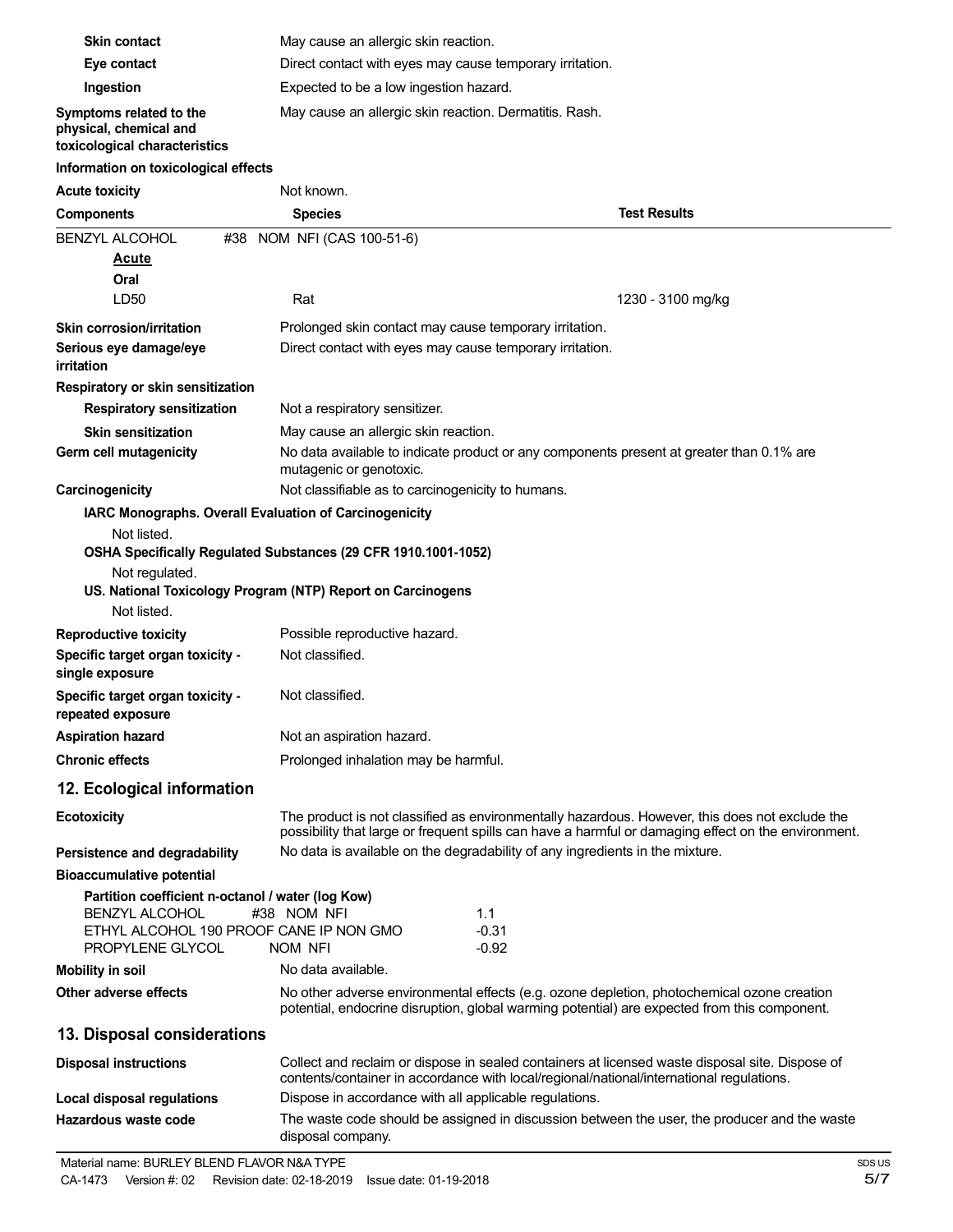**Waste from residues / unused products Contaminated packaging** Dispose of in accordance with local regulations. Empty containers or liners may retain some product residues. This material and its container must be disposed of in a safe manner (see: Disposal instructions). Since emptied containers may retain product residue, follow label warnings even after container is emptied. Empty containers should be taken to an approved waste handling site for recycling or disposal.

#### **14. Transport information**

#### **DOT**

Not regulated as dangerous goods.

#### **IATA**

Not regulated as dangerous goods.

#### **IMDG**

Not regulated as dangerous goods.

#### **Transport in bulk according to Annex II of MARPOL 73/78 and** Not established.

**the IBC Code**

**US federal regulations**

#### **15. Regulatory information**

This product is a "Hazardous Chemical" as defined by the OSHA Hazard Communication Standard, 29 CFR 1910.1200.

#### **Toxic Substances Control Act (TSCA)**

**TSCA Section 12(b) Export Notification (40 CFR 707, Subpt. D)**

Not regulated.

#### **CERCLA Hazardous Substance List (40 CFR 302.4)**

Not listed.

#### **SARA 304 Emergency release notification**

Not regulated.

#### **OSHA Specifically Regulated Substances (29 CFR 1910.1001-1052)**

Not regulated.

#### **Superfund Amendments and Reauthorization Act of 1986 (SARA)**

#### **SARA 302 Extremely hazardous substance**

Not listed.

**SARA 311/312 Hazardous** No (Exempt)

## **chemical**

**SARA 313 (TRI reporting)**

Not regulated.

#### **Other federal regulations**

**Clean Air Act (CAA) Section 112 Hazardous Air Pollutants (HAPs) List**

Not regulated.

#### **Clean Air Act (CAA) Section 112(r) Accidental Release Prevention (40 CFR 68.130)**

Not regulated.

**Safe Drinking Water Act** Not regulated.

**(SDWA)**

#### **FEMA Priority Substances Respiratory Health and Safety in the Flavor Manufacturing Workplace**

ETHYL ALCOHOL 190 PROOF CANE IP NON GMO Low priority (CAS 64-17-5)

#### **US state regulations**

#### **California Proposition 65**

California Safe Drinking Water and Toxic Enforcement Act of 1986 (Proposition 65): This material is not known to contain any chemicals currently listed as carcinogens or reproductive toxins. For more information go to www.P65Warnings.ca.gov.

#### **International Inventories**

| Country(s) or region | Inventory name                                     | On inventory (yes/no)* |
|----------------------|----------------------------------------------------|------------------------|
| Australia            | Australian Inventory of Chemical Substances (AICS) | No                     |
| Canada               | Domestic Substances List (DSL)                     | No                     |